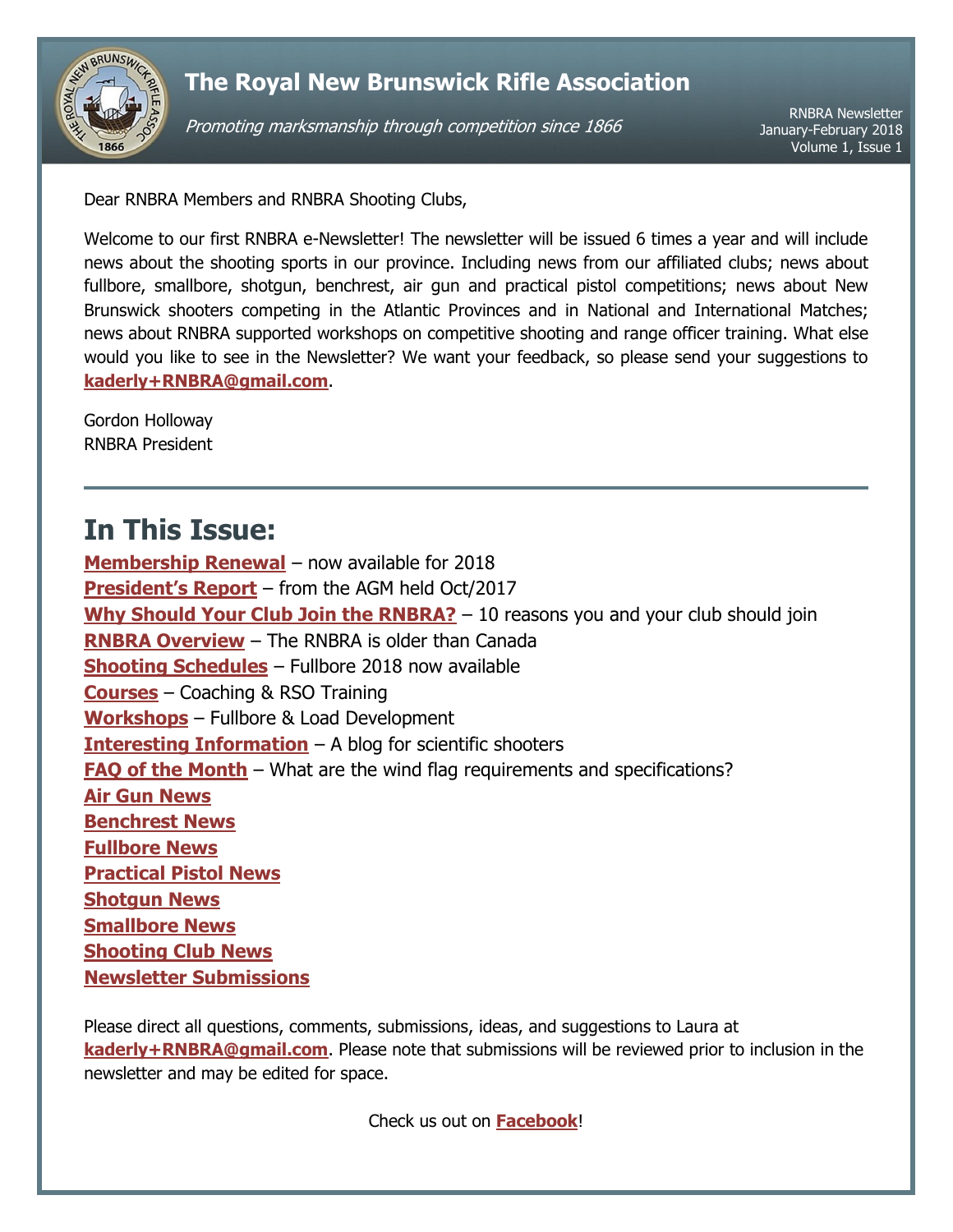### <span id="page-1-0"></span>**Membership Renewal**

Members and Shooting Clubs can apply for the 2017/18 membership online by going to **[rnbra.ca/membership-form](http://rnbra.ca/membership-form/)**. You can submit the form online or print off a copy and mail it in.

Membership fees can be paid by Email Money Transfer (preferred method) or by mailing a cheque or money order. Once payment is received you will receive a card in the mail.

The individual membership covers the cost of NFA insurance. The insurance policy and card are available on the RNBRA website for download.

### **[Back to Top](#page-0-0)**

## <span id="page-1-1"></span>**President's Report**

The President's Report from the RNBRA Annual General Meeting on October 29, 2017 is always available on the **[RNBRA website](http://rnbra.ca/about-rnbra/meeting-minutes/)**, as well as Meeting Minutes and other reports from that meeting. **[Click here](http://rnbra.ca/wp-content/uploads/2017/11/2017_RNBRA_AGM_Presidents_Report.pdf)** to download the President's Report.

#### **[Back to Top](#page-0-0)**

### <span id="page-1-2"></span>**Why Should Your Club Join the RNBRA?**

The RNBRA promotes, supports and organizes competitive and recreational shooting in New Brunswick. Membership is open to interested persons of good character, whether adult or junior. Member interests include recreational and competitive shooting, collecting and hunting, involving all types of shooting.

Clubs are invited to affiliate with RNBRA. Members of affiliated clubs save \$10 on individual memberships while juniors pay half. The RNBRA respects and supports the autonomy of individual clubs but seeks support from clubs to promote competitive shooting.

Membership benefits include:

- **1. Organized Matches:** RNBRA sponsors, schedules and coordinates many competitive matches. These are posted on the **[RNBRA website](http://rnbra.ca/)**.
- **2. Dominion of Canada Rifle Association:** RNBRA membership is a prerequisite to members in the DCRA, which permits participation in certain provincial, national, and international target rifle, military rifle, and pistol competitive matches using DND range facilities.
- **3. Funding Structure:** RNBRA offers funding for fullbore, smallbore, pistol, and air gun.
- **4. Range Safety Officer Training:** RNBRA offers courses for training and certification of Range Safety Officers (RSO). An RSO is required every time more than two people are using a range.
- **5. Technical Advice:** RNBRA can provide information and advice on range design and targets, names of governing authorities, rules of various shooting disciplines, and how to develop and run shooting competitions. Pre-range inspection evaluations are available for clubs seeking to prepare their range for government inspections.
- **6. Workshops:** Members receive \$10 off all workshops organized by the RNBRA.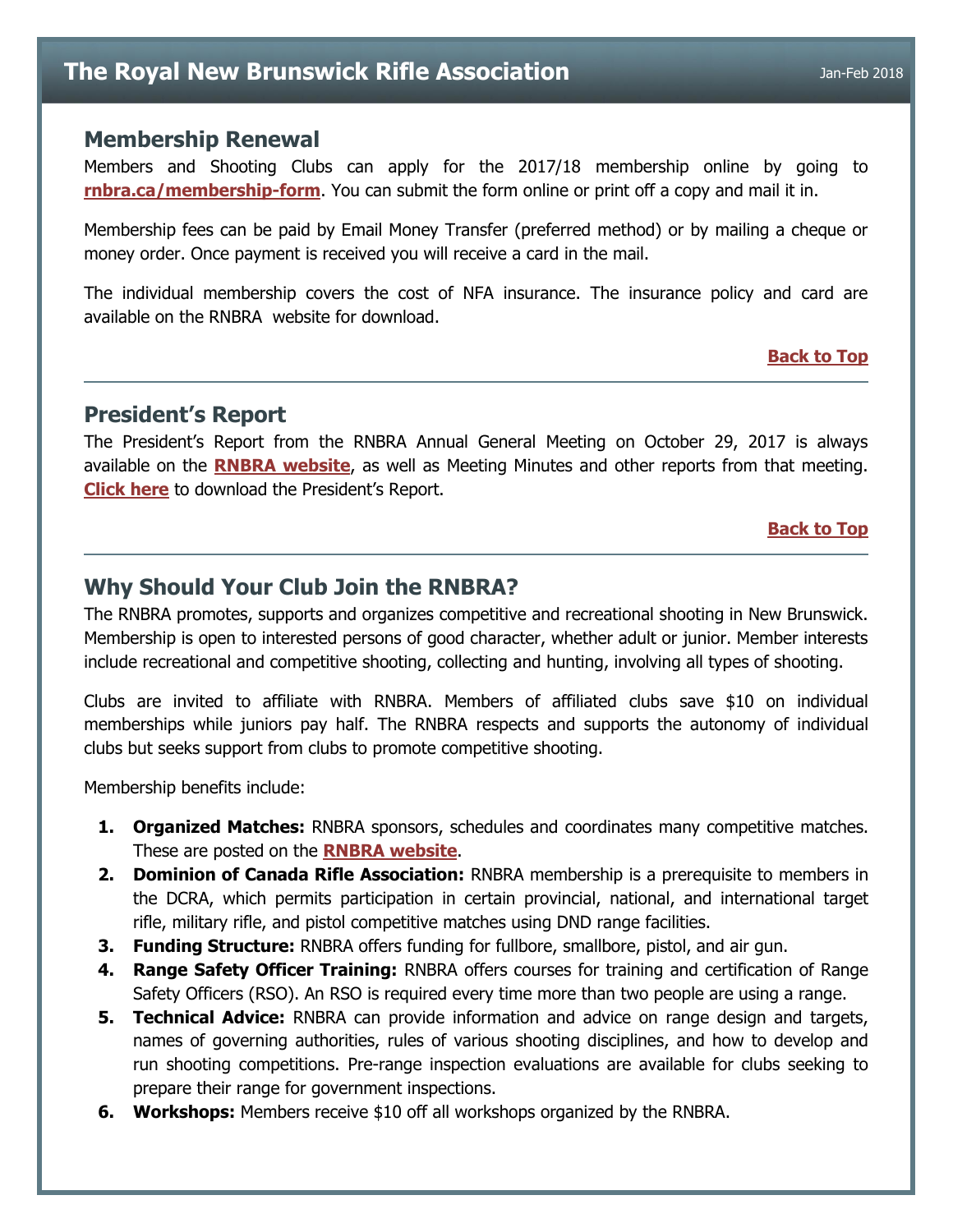- **7. Courses:** The RNBRA sponsors courses throughout the year related to shooting sports and coaching where a portion or all of the course fees are covered by the RNBRA.
- **8. Trophies and Prizes:** RNBRA has many trophies available for a large number of shooting clubs. Many are long-standing and have a prestigious history. (**[Click here](http://rnbra.ca/about-rnbra/rnbra-trophies-and-medals-1861-to-present/)** for more information on RNBRA trophies and medals.)
- **9. Insurance:** NFA insurance is included with each individual membership.
- **10. Regular Updates on Association Activities:** Stay up-to-date on activities relating to work on behalf of members and affiliated clubs and news of issues of interest to recreational and competitive shooters with the RNBRA newsletter, **[website](http://www.rnbra.ca/)** and **[Facebook page](http://www.facebook.com/rnbra)**.
- **11. Provincial Recognition:** The RNBRA is recognized as the sport governing body by the New Brunswick government and this gives shooters a strong central voice on laws, regulations, and other issues of interest and concern throughout the province and country.

### **[Back to Top](#page-0-0)**

### <span id="page-2-0"></span>**RNBRA Overview**

The New Brunswick Rifle Association was founded in 1866 to govern competitive rifle shooting in the province. It was granted permission to include the title Royal in its name by Queen Elizabeth II in 1983.

The purpose of the RNBRA is to promote: sportsmanship, marksmanship, safe proficient use of firearms, and competitive shooting sports in the Military, Civic Police, and Civilian population.

In the early 1980s the RNBRA was recognized by the provincial government as the sport governing body for all shooting sports in the province. As the sport governing body, we submit a yearly government directed sport profile which includes RNBRA sanctioned programs and initiatives as well as an operational budget and other information. Based on this profile we receive money from the New Brunswick Department of Sport and Recreation to help support our programs.

The RNBRA is governed according to a written constitution and bylaws by a governing board consisting of three members at large, a member elected by each section representing the active disciplines within the RNBRA as well as the executive and the Past President. The president,  $1<sup>st</sup>$  and  $2<sup>nd</sup>$  vice-presidents and the three board members at large are elected at the AGM.

There are currently two active sections: Fullbore target rifle and Pistol. Each section is responsible to be financially sound and self governed by a constitution and bylaws consistent with the purpose of the RNBRA. The sections administer programs and competitions consistent with their shooting disciplines and are responsible to send a representative to the Governing Board of the RNBRA for overall promotion of shooting sports in NB.

RNBRA affiliated shooting clubs provide very important support to the RNBRA mission. They provide the facilities and organization to host RNBRA sanctioned provincial competitions. In return, the RNBRA keeps the affiliated clubs updated on development, programs and relations of the RNBRA and to provide assistance to the clubs to promote competitive shooting sports. Members of RNBRA affiliated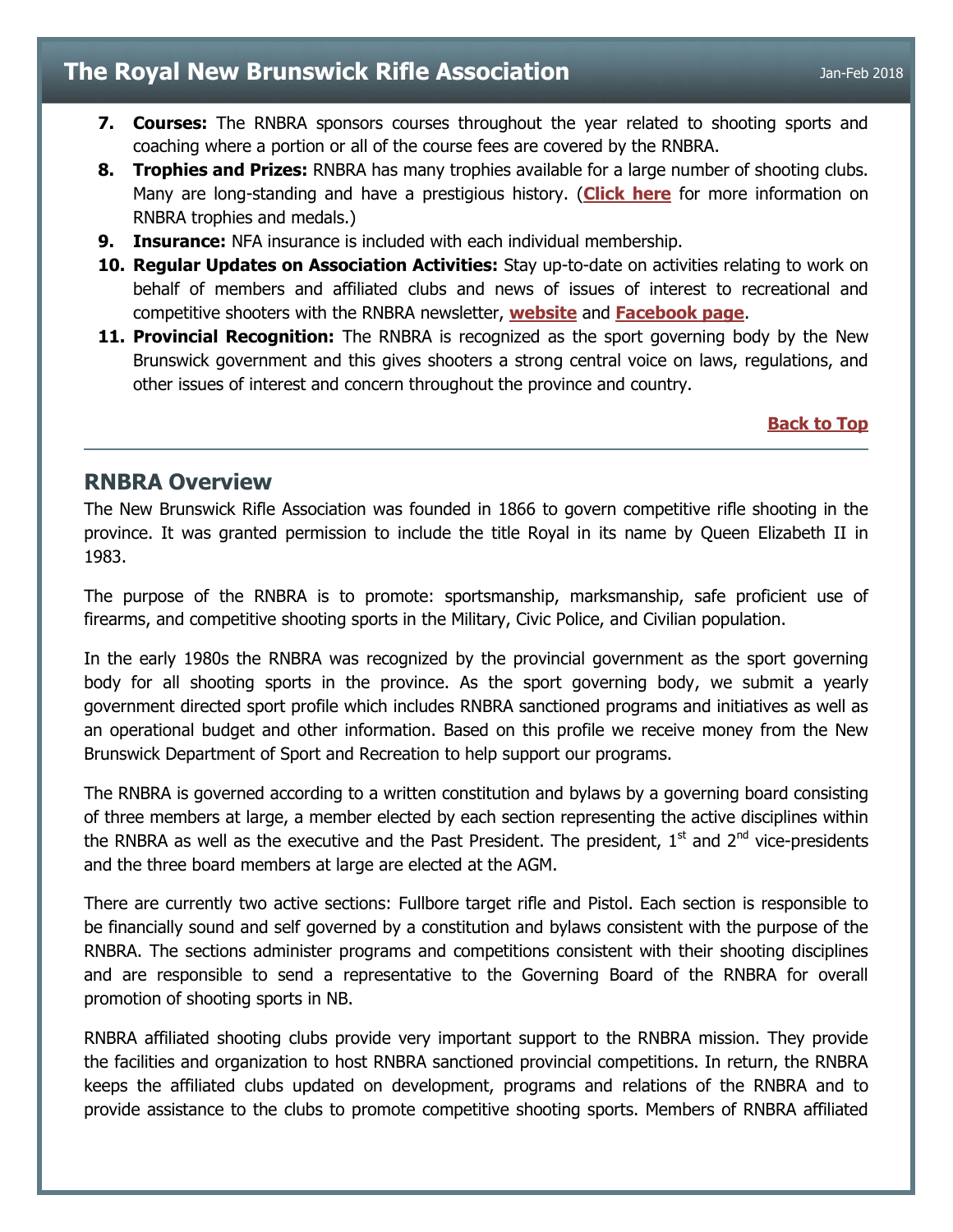clubs receive a \$10 discount on their memberships and each affiliated club has the right to appoint a voting member to attend the RNBRA AGM.

The RNBRA is affiliated with the Dominion of Canada Rifle Association & the Shooting Federation of Canada, two of the national competitive shooting bodies in Canada. We send two representatives to the DCRA council and one representative to the SFC in order the help promote competitive shooting at the National and International level. We are also affiliated with the Canada's National Firearms Association from whom we purchase liability insurance for our full members.

The Association is committed to Junior development in shooting sports as competitive shooting teaches many valuable life skills such as: commitment, sportsmanship, focus, and problem solving.

### **[Back to Top](#page-0-0)**

## <span id="page-3-0"></span>**Shooting Schedules**

The Fullbore section runs a full competition program each summer and some members compete at the international level. The Pistol section is very active in the province and hosts many IPSC activities with members competing nationally and internationally. The RNBRA is often able to help fund intermaritime, national, and international competitions held in New Brunswick.

The Fullbore Shooting Schedule for 2018 is available online **[here](https://docs.google.com/document/d/1axJu328xggVM8xT1e30vrgMw5i4zQF0P8i0i8G5yCuI/edit?usp=sharing)**. For the latest information on fullbore events, be sure to follow the **[fullbore blog](http://rnbrafullbore.blogspot.ca/)**.

Stay tuned for 2018 schedules for Air Gun, IPSC, and the Fredericton Trap & Skeet Club.

If you would like to have your club's shooting schedule distributed to RNBRA members and posted on the website, please send information to Laura at **[kaderly+RNBRA@gmail.com](mailto:kaderly+RNBRA@gmail.com?subject=Newsletter-Shooting%20Schedule)**.

### **[Back to Top](#page-0-0)**

### <span id="page-3-1"></span>**Courses**

For those interested in coaching, the RNBRA is sponsoring an Entry Level Coaching Course, mandatory for all coaches. This 2-day course is put on by CoachNB and paid for by the RNBRA. It will cover making ethical decisions, planning a practice and nutrition.

Dates: Saturday March 10, 11am-6pm (lunch is provided by RNBRA); Sunday March 11, 9am-1pm Location: 199 Union Street, St. Stephen NB

For more information, contact Don Brown at **[d.brown@bellaliant.net](mailto:d.brown@bellaliant.net?subject=Coaching%20Course)** or (506) 466-3377. If you or your club is interested in attending this course in other areas around NB, send an email to Laura.

•••

The RNBRA offers a course for training and certification of Range Safety Officers (RSO). An RSO is required every time two people or more people are using a range. For information on this course, please contact Steven Stewart at **[smskew@rogers.com](mailto:smskew@rogers.com?subject=RSO%20Course%20Information%20Request)**.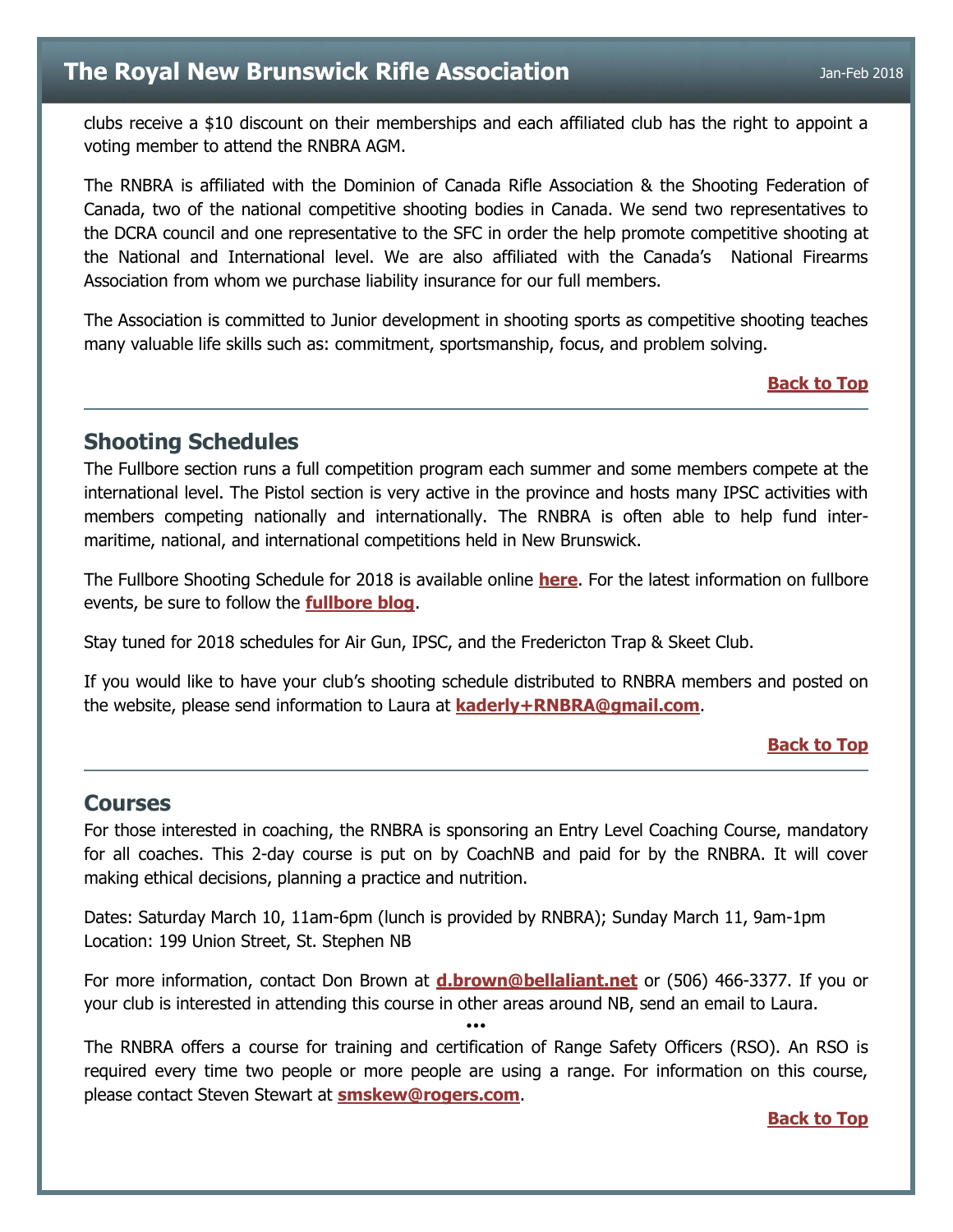## <span id="page-4-0"></span>**Workshops**

There are several workshops offered by the RNBRA that are available to shooting clubs upon request. Currently there is one on load development and one on fullbore shooting.

The Fredericton Trap and Skeet Club can arrange a private introduction to shotgun shooting for any RNBRA members or group upon request (no special permit is required). Charge is \$25 per round of 25 clays. This introduction includes everything needed to shoot (shotgun, ammunition, clays, eye and ear protection, and qualified member one-on-one instruction). For more information, please contact Laurence Gilbey (club President) at gilbey2707@rogers.com.

If you or your club are hosting a workshop or event and would like it featured in the RNBRA newsletter, please send all information to Laura at **[kaderly+RNBRA@gmail.com](mailto:kaderly+RNBRA@gmail.com?subject=Newsletter-Workshop)**.

**[Back to Top](#page-0-0)**

## <span id="page-4-1"></span>**Interesting Information: A blog for scientific shooters**

If you're looking for a good resource and a scientific approach to shooting, check out **[Adam](https://www.autotrickler.com/blog)  [MacDonald's shooting blog](https://www.autotrickler.com/blog)**. Adam is an FTR shooter in Fredericton with a background in engineering, software, and electronics. Most recently Adam received a bronze medal for placing  $9<sup>th</sup>$  in the 2017 World F-Class Championships (individual) and a silver medal for placing  $2^{nd}$  in the team match. Adam says, "With this blog I will share my experiences with load development, shooting strategy, and development of new products." Visit the site at **<www.autotrickler.com/blog>**.

Have something interesting to share? Send ideas to Laura at **[kaderly+RNBRA@gmail.com](mailto:kaderly+RNBRA@gmail.com?subject=Newsletter-Interesting%20Information)**.

#### **[Back to Top](#page-0-0)**

## <span id="page-4-2"></span>**FAQ of the Month:**

## **What are the wind flag requirements and specifications?**

From the ICFRA Technical Rules & Regulations for Fullbore Target Rifle Shooting, 2016: Annex T/F

FLAG LAYOUT AND SPECIFICATIONS FO ALL-DISTANCE NEW-BUILD RANGES:

F1. Wind Flags should not be less than 12 foot six inches in length<sup>1</sup> and should be made of woven polyester bunting with weight close to 165 grams per square metre. Note that some other synthetic materials which are not woven may be less permeable to the wind and hence fly higher for a given wind speed. The all-range specifications for ranges that do not have pre-existing flags is: A truncated pennant fabricated from 'Admiralty woven (or spun) polyester bunting' of a nominal weight of 165 g per sq m (do NOT allow a lighter substitute!!) The dimensions should be: Length 12'6', depth at the hoist 5 f., depth at the fly 12" and the flags should be coloured blue over yellow<sup>2</sup>. They should be flown from a standard flag rope and hoist and NOT be anchored to the flagpole.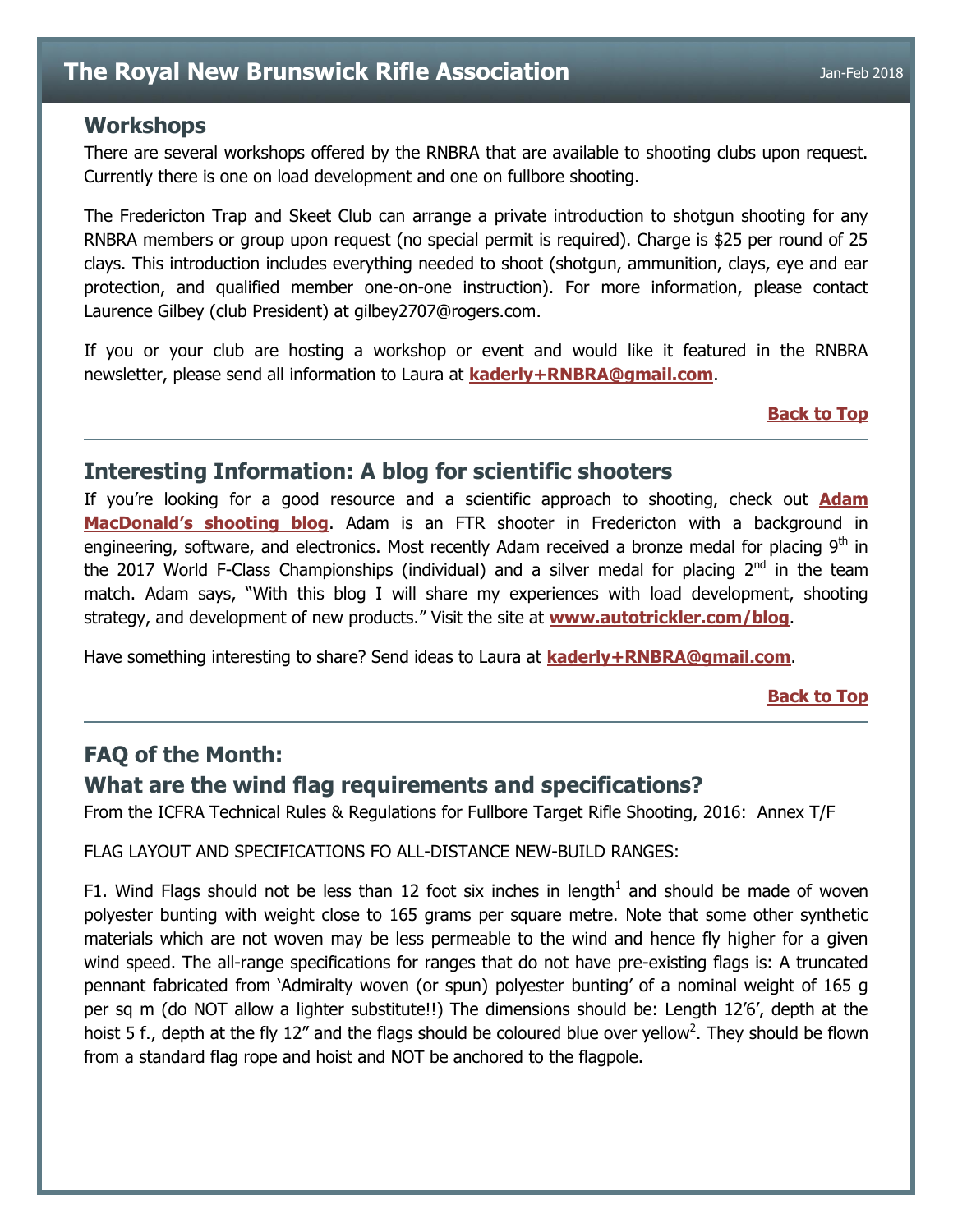F2. Flagpoles must be provided on both flanks of the range and may be provided on the centre line of the range providing there is sufficient clearance afforded by a gap in the line of targets displayed. The clearance between the centre line of the edge of targets and the nearest flag line must not be less than 7 metres. Flagpoles should be mounted in two (or more) files at the following distances up range from the line of targets: 35, 200, 365, 530, 695 and 860 yards (or metres on metric ranges). Flagpoles should be 7.5 m tall or such a height as will allow the flag to be flown 7 m above the muzzle to targetcentre line. All flagpoles must be visible from all firing points. It is permissible to tailor flagpole heights so that flags are flown at the height of the trajectory of a round fired from 1000 yards of the point in question.

 $1$  But may be longer if custom and practice on the host range so dictates.

 $2$  Red over yellow is acceptable. Green should NOT be used.

**[Back to Top](#page-0-0)**

## <span id="page-5-0"></span>**Air Gun News**

Congratulations to Alyssa Gidney who was featured in an article in The Saint Croix Courier for her shooting achievements, including winning the silver medal at the NRA Open Air Rifle/Pistol Section shoot in Augusta. Alyssa also placed first in the Marksman category. See the full article **[here](http://stcroixcourier.ca/st-croix-sportsman-club-shooter-takes-silver-international-event/)**.

Information on the St. Croix Youth Air Gun Program is available on the **[RNBRA website](http://rnbra.ca/)** or the **[St.](http://www.stcroixsportsmanclub.com/apps/blog/categories/show/1610968-youth-airgun)  [Croix Sportsman Club website](http://www.stcroixsportsmanclub.com/apps/blog/categories/show/1610968-youth-airgun)**.

**[Back to Top](#page-0-0)**

## <span id="page-5-1"></span>**Benchrest News**

Information on New Brunswick Benchrest Shooting is available online at the **[Benchrest blog](http://newbrunswick-benchrest.blogspot.ca/)**. You can sign up to receive email notifications for new blog posts by entering your email address in the box on the right of the page.

**[Back to Top](#page-0-0)**

## <span id="page-5-2"></span>**Fullbore News**

All the latest news and information on the competitive Fullbore program is available at the **[Fullbore](http://rnbrafullbore.blogspot.ca/)  [blog](http://rnbrafullbore.blogspot.ca/)**. You can sign up to receive email notifications for new blog posts by entering your email address in the box on the right of the page.

**[Back to Top](#page-0-0)**

## <span id="page-5-3"></span>**Practical Pistol News**

Information on the Competitive Practical Pistol Program is available at the **[IPSC website](http://www.ipscnb.ca/)**.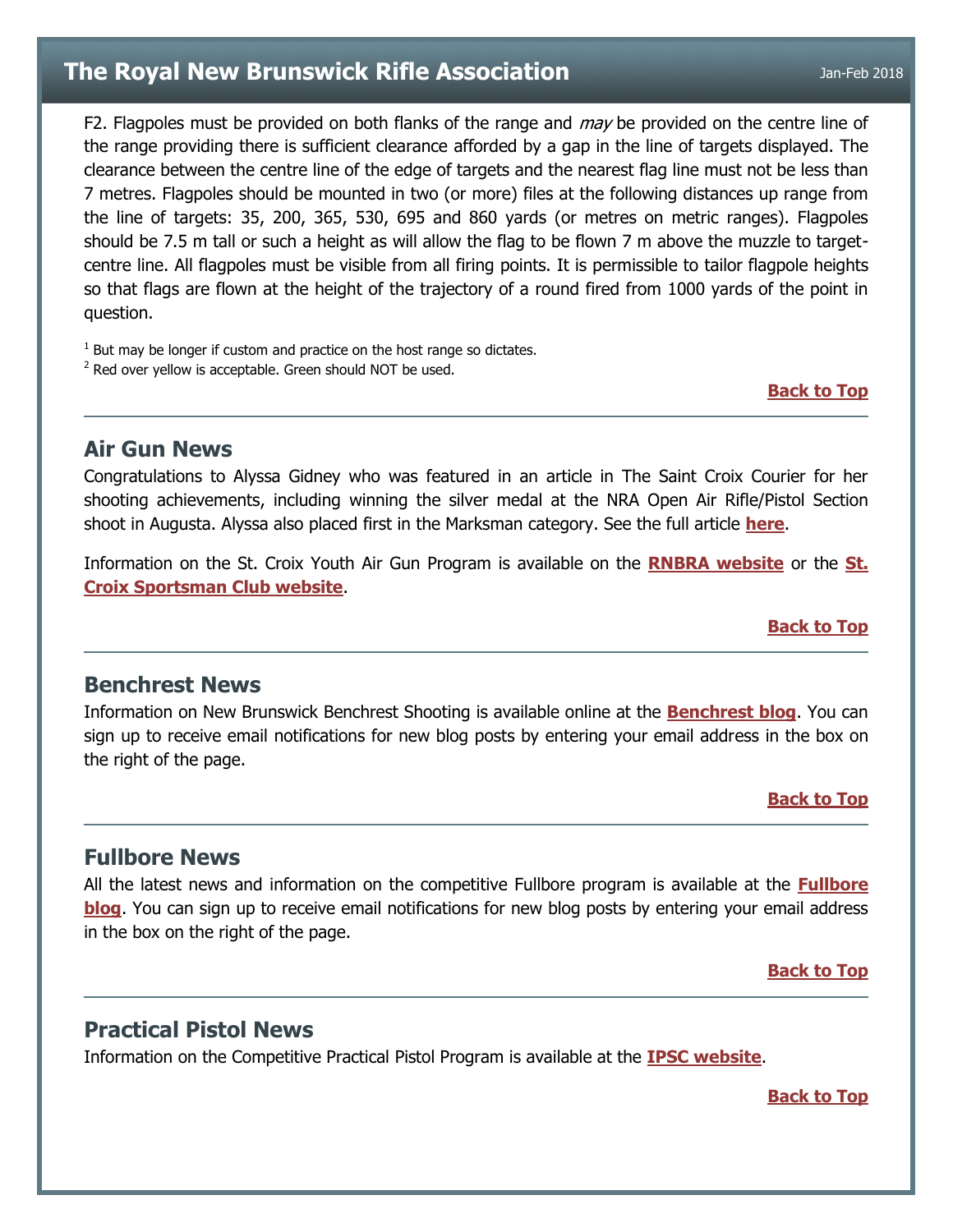### <span id="page-6-0"></span>**Shotgun News**

The Fredericton Trap & Skeet Club is an affiliated club of the RNBRA and hosts the annual RNBRA Provincial Shotgun Championship. The 2018 shoot schedule will be posted on their website shortly (**<www.ft-sc.com>**), as well as all the current updates pertaining to the 2018 shooting season. The FTSC can also offer, upon request, a private introduction to shotgun shooting that includes everything needed to shoot (shotgun, ammunition, clays, eye and ear protection and qualified member one on one instruction). For more information, please contact Laurence Gilbey (club president) at **[gilbey2707@rogers.com](mailto:gilbey2707@rogers.com)**. The FTSC looks forward to sharing their interests in the shooting sports.

### **[Back to Top](#page-0-0)**

### <span id="page-6-1"></span>**Smallbore News**

The RNBRA Smallbore Championship will be held Saturday March 3 at the Northside Indoor Pistol Range. The 25-meter range will be used with electronic target scoring (manual scoring will be back up); 60 rounds on score with unlimited sighters. Match fee is \$20. Senior and Junior competitors welcome. Classes with awards for the following:

- 1. MTR (Modified Target Rifle) with front rest, scope and prone
- 2. TR (Target Rifle) with front rest, scope and prone
- 3. Standing any rifle and equipment
- 4. Sporting/Hunting rifle prone, max 4X scope, no support

Date: Saturday March 3, 8am-4pm

Location: Northside Indoor Pistol Range, 65 Route 148, Killarney Road NB

For more information, contact Steven Stewart, RNBRA at **[smskew@rogers.com](mailto:smskew@rogers.com?subject=Smallbore%20Championship)** or (506) 478-0997.

#### **[Back to Top](#page-0-0)**

## <span id="page-6-2"></span>**Shooting Club News**

A list of affiliated shooting clubs is available on the **[RNBRA website](http://rnbra.ca/nb-shooting-clubs/)**.

The Grande Digue Hunting & Fishing Club in Shediac River is open all winter long for members. Memberships are available at the club which is open Friday (5pm-10pm), Saturday (2pm-6pm) and Sunday (2pm-5pm) and located at 135 Albert Melanson Road. Fees are: \$50 for rifle; \$60 for hand gun; \$30 for a social membership. If your partner joins, they will receive a \$10 discount off their membership price.

The Hampton Rifle & Pistol Club is open 365 days a year from dawn to dusk and includes 5 pistol bays, a 50 yd range and a 100-400 yd range. The Club has sheltered bays and welcomes all disciplines. Click **[here](https://goo.gl/maps/UbYRdLwikuq)** to find the Club on Google Maps. For more information, you can call Chris at 832-1921 or send an email to **[infohrpcnb@gmail.com](mailto:infohrpcnb@gmail.com)**. Check them out on **[Facebook -](https://www.facebook.com/hrpcnb) @HRPCNB**.

Send club news submissions to Laura at **[kaderly+RNBRA@gmail.com](mailto:kaderly+RNBRA@gmail.com?subject=Newsletter-Shooting%20Club%20News)**.